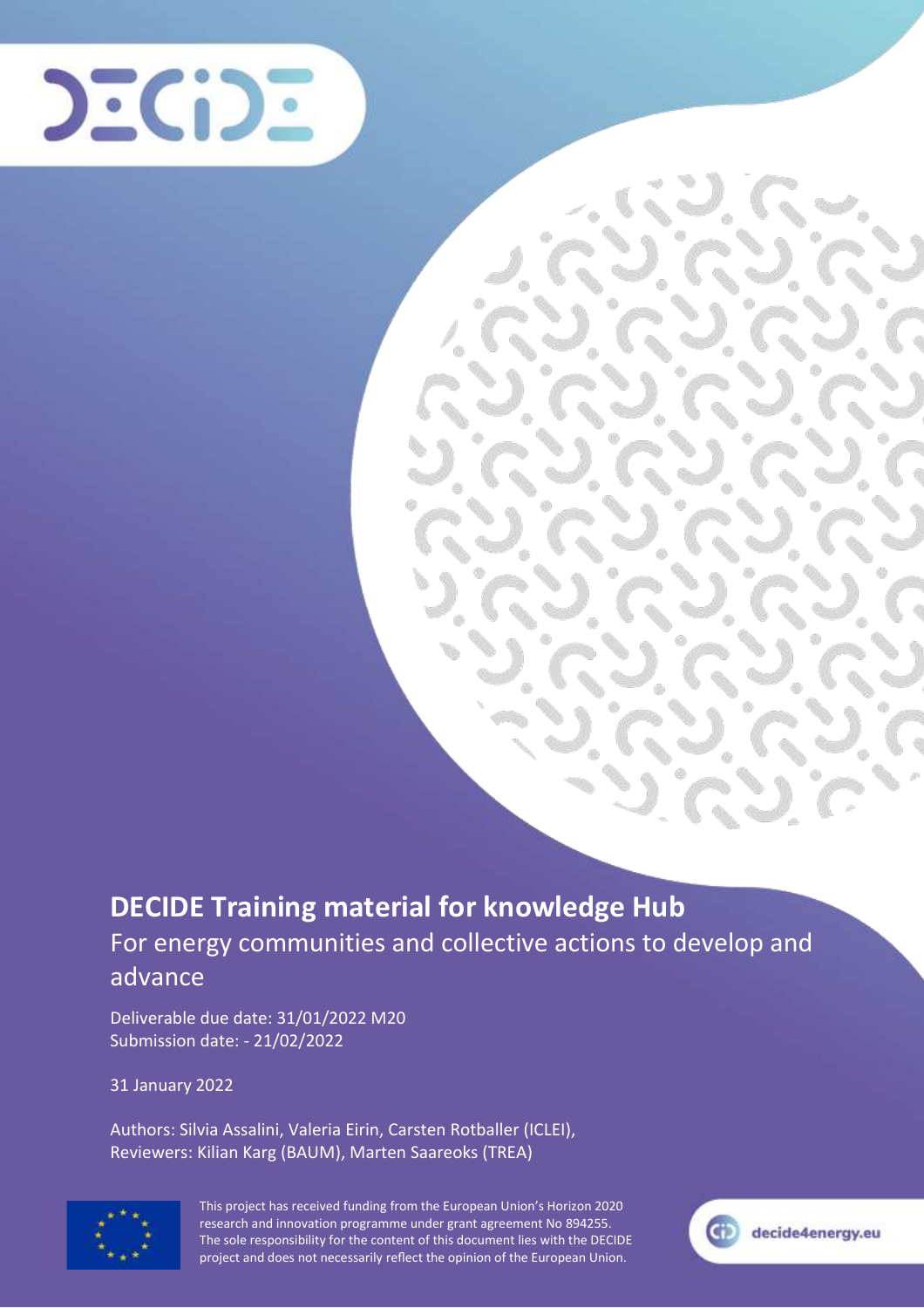

## <span id="page-1-0"></span>Abstract

The present document aims to provide an overview of the knowledge products created by DECIDE to foster the development and enhancement of energy communities and collective actions. This specific outline is connected with the general training material offered by DECIDE and part of its capacity building campaign to boost replication of good practice of energy communities and collective actions. This document includes an overview of all selected materials and a short description of each one of them to guide and ease their uptake based on interest and needs of the reader. Moreover, the report describes the objectives, targets and format of the knowledge material as well as if applicable the methodology on how to use them most effectively.

### <span id="page-1-1"></span>Project information and Disclaimer

DECIDE - Developing Energy Communities through Informative & Collective actions, is an Horizon 2020 project which runs under the coordination of Th!nk E for a total of 36 months ( 02/06/2020 – 02/06/2023).

Any opinion stated in this report reflects the opinion of the authors and not the opinion of the European Commission. The European Union is not liable for any use that may be made of the information contained in this document.

All intellectual property rights are owned by the DECIDE consortium members and are protected by the applicable laws. Except where otherwise specified, all document contents are: "© DECIDE project - All rights reserved". Reproduction is not authorised without prior written agreement.

The commercial use of any information contained in this document may require a license from the owner of that information.

All DECIDE consortium members are also committed to publish accurate and up to date information and take the greatest care to do so. However, the DECIDE consortium members cannot accept liability for any inaccuracies or omissions nor do they accept liability for any direct, indirect, special, consequential or other losses or damages of any kind arising out of the use of this information.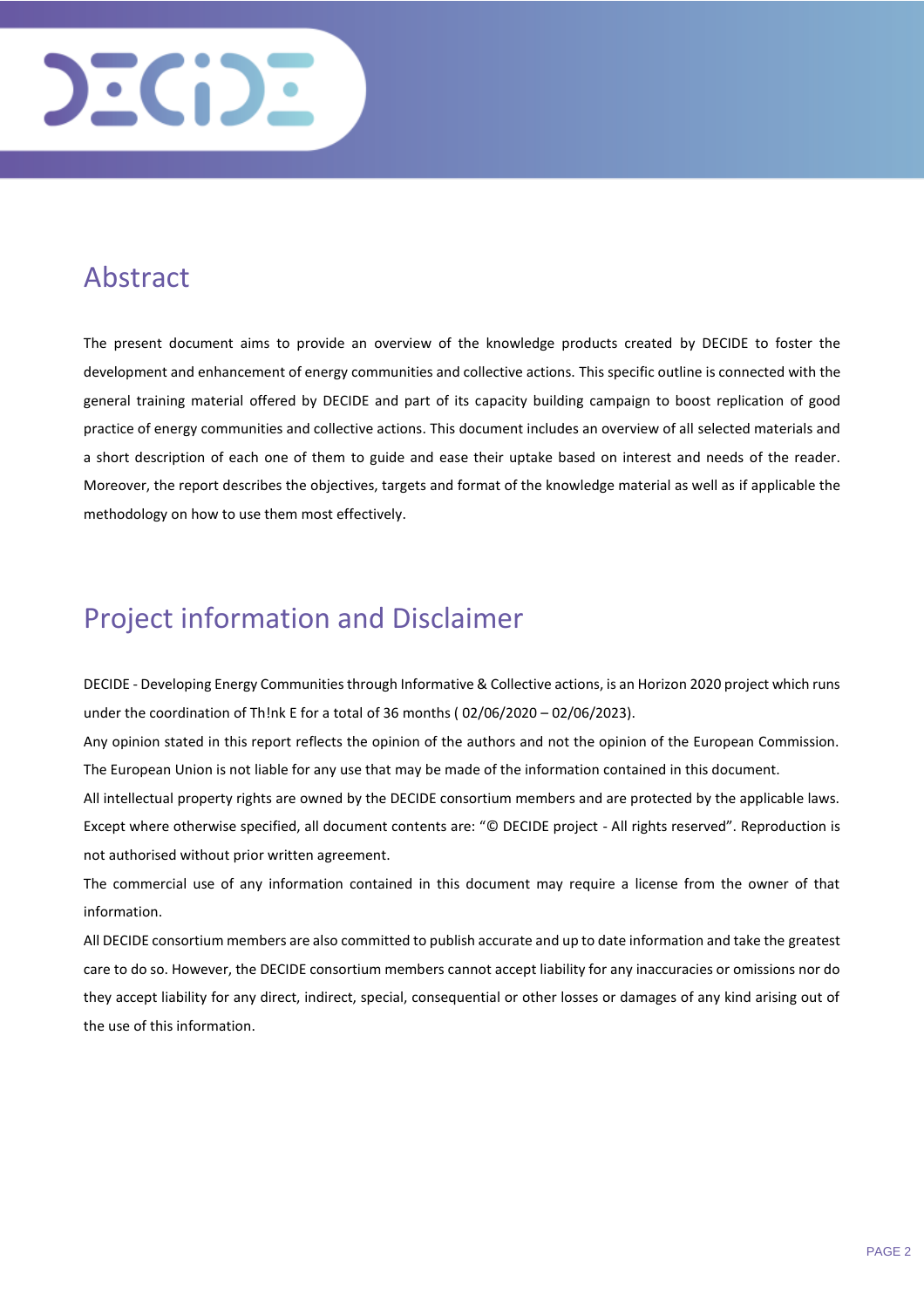

## Contents

## **Table of figures**

| Figure 3: Screenshot of the DECIDE introductory video to energy communities and collective actions 10 |  |
|-------------------------------------------------------------------------------------------------------|--|
|                                                                                                       |  |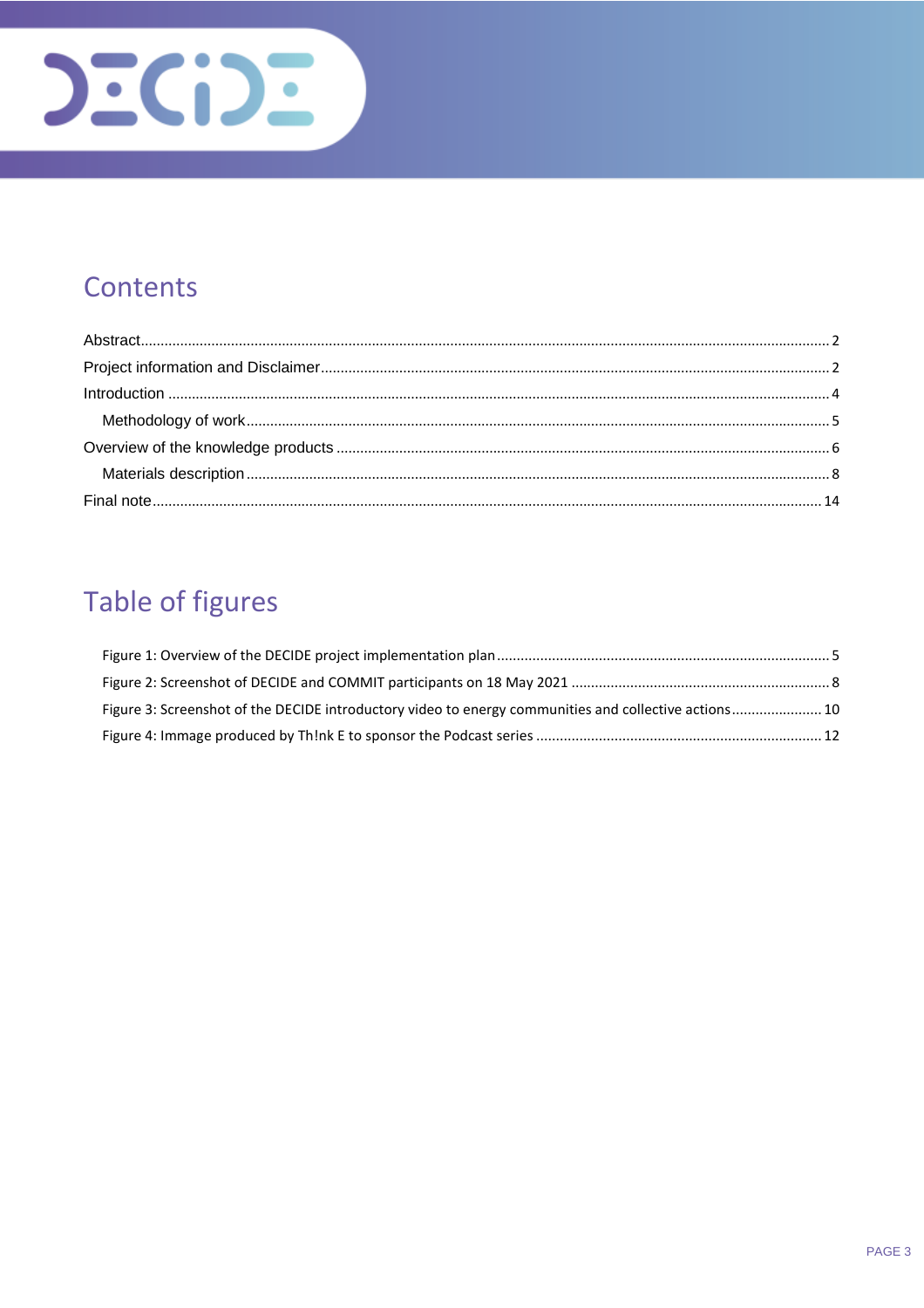

### <span id="page-3-0"></span>Introduction

 $\overline{a}$ 

This report forms part of the general training material that consists of collected and produced knowledge within the DECIDE project, making sure it is shaped in a way which is easy to understand for a variety of stakeholders. The main goal is to provide more information and clarify concepts relative to the Energy Community and Energy Collective Action sphere with a series of knowledge products which style and format is sized to the different level of understanding that recipients might have about the topics. Hence, the target group of the materials created, includes the wide range of users, enablers and facilitators of energy communities and collective action, from local governments to consumers' organizations, from energy agencies to energy suppliers, utilities and start-ups, from NGOs to individuals that are interested in learning more about this opportunity.

Until now, 15 diverse training items are publicly available. This outline has the aim to summarize the materials created as well as to guide and match them best to the readers' interest and needs. Of course, publishing this summary also does not mean that the production of products stops. The project will continue its effort and further populate the DECIDE Knowledge Hub<sup>1</sup> with relevant and complementary training material, including amongst others case studies and in-depth example of good practice, presentation packages, brochures and infographics.

The DECIDE project foresees still a considerable number of workshops and exchanges between experts and practitioners to take place. These activities will naturally create new, valuable information, which will be reworked in language and format to benefit the different stakeholders most effectively. Thus, DECIDE will continue to work towards a user-friendly and easy to navigate systematization of knowledge produced for energy communities and collective action in Europe.

All materials so far produced are available on the Knowledge Hub, which is understood as DECIDE's central engine to actively transfer knowledge and build capacity on energy communities and collective actions. This gateway enables potential initiators of both activities to assess existing and other emerging initiatives most suited to their needs, providing links to repositories, marketplaces, databases, platforms, projects, and videos, amongst others. The training resources can be filtered by language or type, or found using the platform's search engine. The training materials can be seen as a sequence that takes the interested users through different levels, although each learning item work as a stand-alone piece.

<sup>&</sup>lt;sup>1</sup> The Knowledge Hub is an online space created by DECIDE with the aim of collecting all information produced around the topic of energy communities and collective action. It serves as gateway that, by means of filtering options, can guide interested stakeholders across the resources already available, whether these have been produced by DECIDE or not. It is available at the following link: **[https:/knowledge4energy.eu/](https://knowledge4energy.eu/)**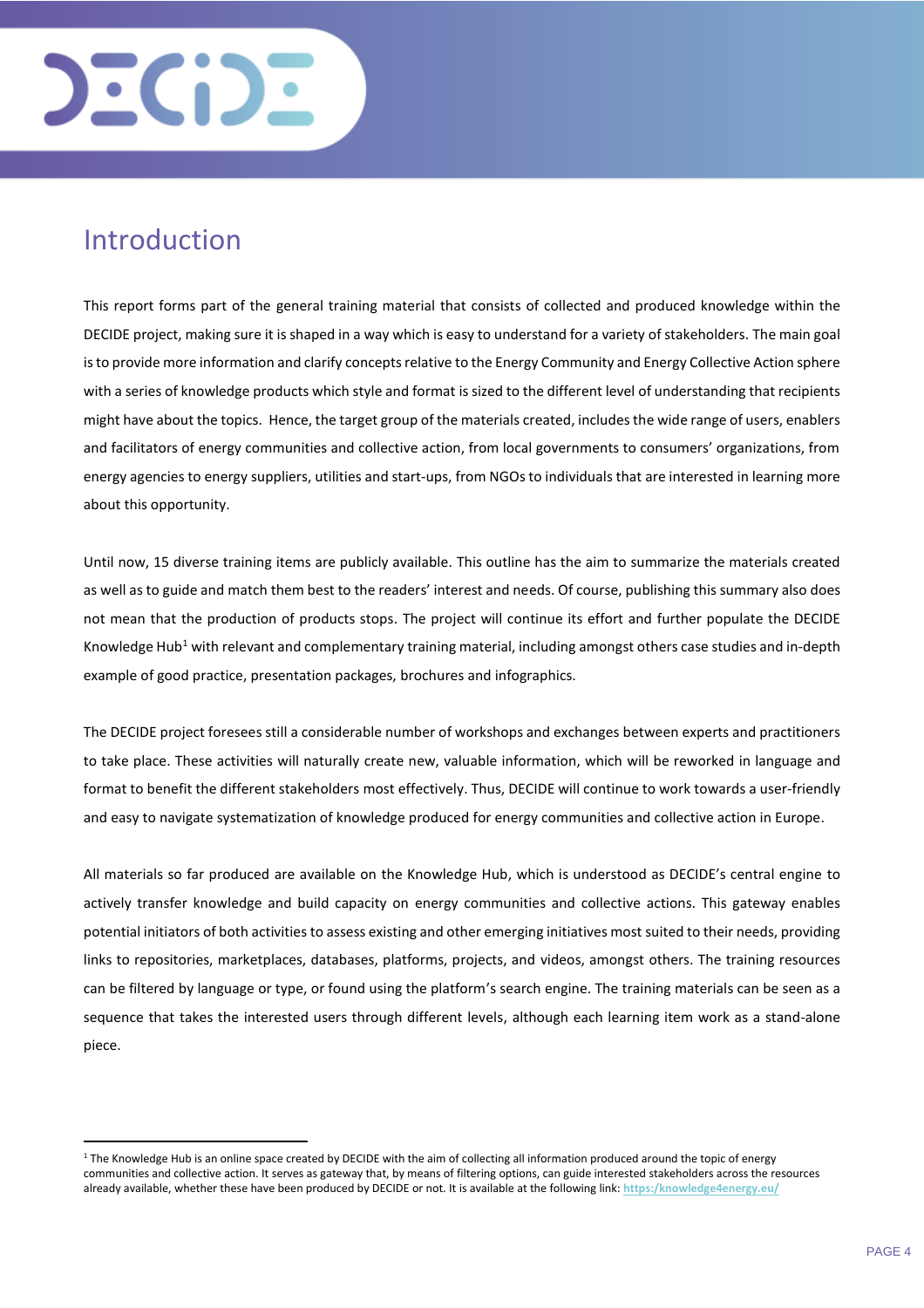

The focus of the materials will mirror the advancement of the DECIDE project, providing useful information for all stages of the energy community or collective action development: from its set up and motion to its established functioning with a strong attention on practical aspects of the solutions, approaches and methods presented and the possibility to replicate them widely across Europe. The final goal is for DECIDE to support the uptake of initiatives that will last beyond the project end.



*Figure 1: Overview of the DECIDE project implementation plan*

#### <span id="page-4-1"></span><span id="page-4-0"></span>**Methodology of work**

Selected project partners with experience in developing and implementing relevant capacity building activities were firstly involved to draft the structure and content of the knowledge materials. They have been invited to reflect upon the content in the respective field of investigations and, most important, to consider further views received during the interaction with the Pilots of DECIDE. Knowledge gaps have thus been identified making the structure and material as help- and meaningful as possible and complementary to information already available.

In parallel, it has been conducted a mapping exercise to determined further different knowledge products based on the research activities outcomes of DECIDE. Based on that, a series of standard knowledge products and formats have been created with the double folded purpose to ease the process of creation of materials and to ensure consistency to the series that have been produced.

Subsequently, an interactive review round took placed within the consortium combined with bilateral follow-ups with each partner to validate the proposed plan. Ultimately the following formats have been created:

- DECIDE Guide: around 4 pages to present direct project results by responding to a "How to" question. The guide corresponds to an easy to digest breakdown of a process in a series of flexible steps.
- DECIDE Factsheet: around 2 pages with a more graphical emphasis that clarifies specific concepts with the objective of increasing the general knowledge of the audience.
- DECIDE Case Study: around 2 pages of in-depth analysis of a specific experience. It addresses the "who" and "how" questions. It can substantiate the content of the guide or suggest a practical example out of the toolkit.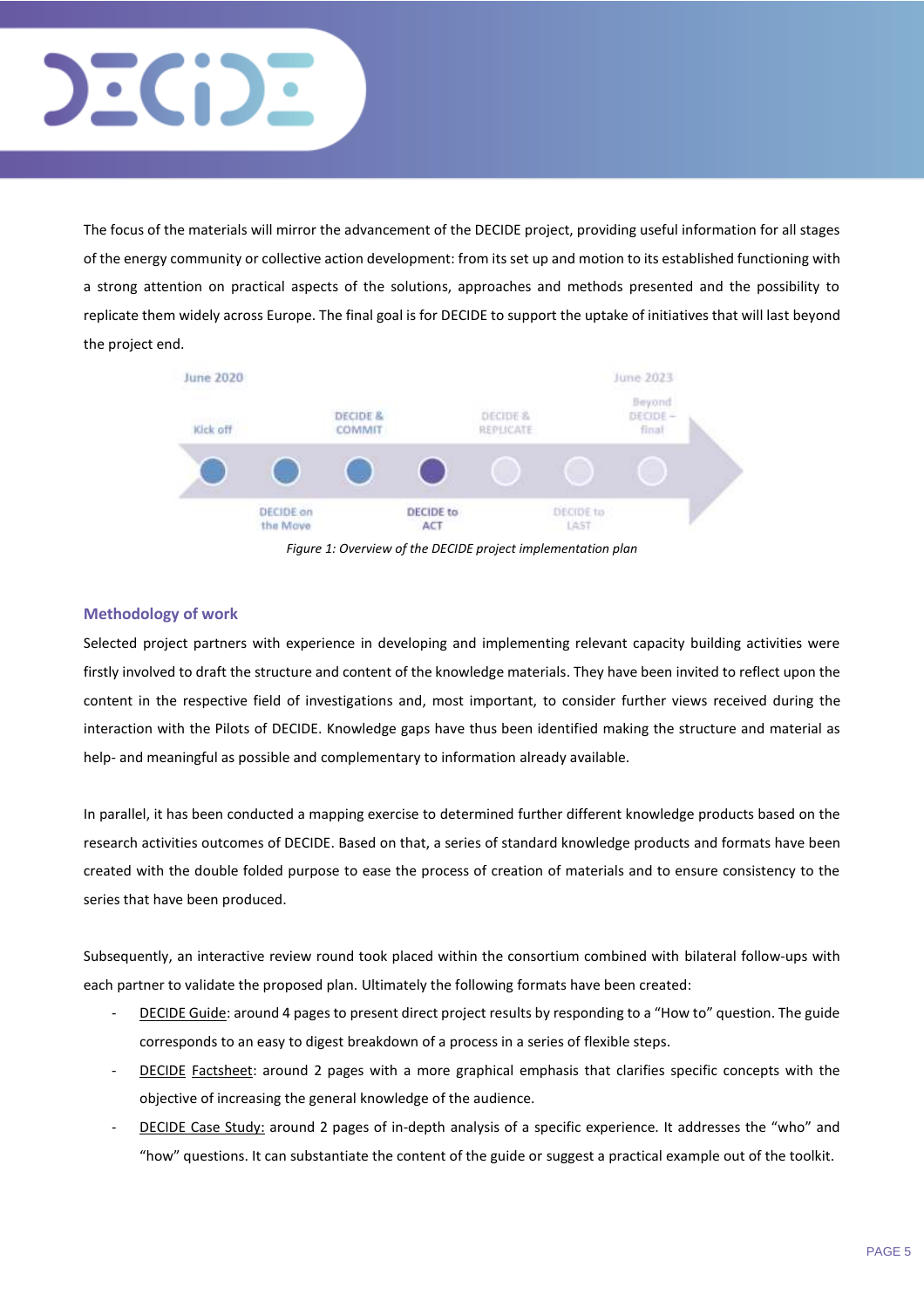

DECIDE Tool Card: initially conceived as one-pager to present a specific tool or methodology, it adopted the format of the cards developed within the DECIDE Coffee Shop<sup>2</sup> because of their synthetic and appealing design.

Moreover, the development of the knowledge materials has been brought forward together and in close connection with the activities organized as part of the DECIDE Capacity building campaign to boost replication of good practices for community-centered energy initiatives. In fact, the webinars and workshops organized within that framework, are designed in a way that inputs and feedback on social, regulatory and business aspects of energy communities and energy collective action are collected from a wider audience to inform the definition of topics to be deepened in the following activities as well as the approach to the knowledge materials both in format and content.

## <span id="page-5-0"></span>Overview of the knowledge products

At date, the DECIDE project finalize and made publicly available on its website and Knowledge Hub a total of 16 knowledge products that covers a variety in terms of topic, target group and format. The full list of the product is reported below, followed by a short description of each one of them.

|  |  | Table 1: Overview of the DECIDE knowledge products published |  |
|--|--|--------------------------------------------------------------|--|
|  |  |                                                              |  |

l

| <b>Title</b>                                                                                                             | Date of<br>publication | <b>Type</b>     | Level of expertise of<br>target audience |
|--------------------------------------------------------------------------------------------------------------------------|------------------------|-----------------|------------------------------------------|
| <b>DECIDE and COMMIT</b>                                                                                                 | 18 May 2021            | <b>Webinar</b>  | Expert in EC/CA                          |
| <b>Acting together! Enhance participation in</b><br>community energy initiatives                                         | 10 June 2021           | <b>Workshop</b> | Junior & Expert in EC/CA                 |
| After the transposition deadline:<br>characteristics and needs of energy<br>communities in Eastern Europe                | 2 July 2021            | <b>Webinar</b>  | Expert in EC/CA                          |
| <b>DECIDE explanatory video on energy</b><br>communities and collective actions (English +<br>captioning in 5 languages) | <b>July 2021</b>       | Video           | Junior in EC/CA                          |
| How can cities alleviate energy poverty<br>through energy communities and citizen<br>engagement?                         | 14 Oct 2021            | <b>Workshop</b> | Junior in EC/CA                          |

 $^2$  The DECIDE Coffee Shop is a virtual environment exclusive for DECIDE pilots and DECIDERs, that allows them to mutually benefit from their experiences favouring knowledge exchange, blended learning and informal networking. Its goal is to fester and accelerate initiatives that institutionalize collective approaches to a future sustainable energy supply and consumption system. More details available at the link: **<https://decide4energy.eu/coffee-shop>**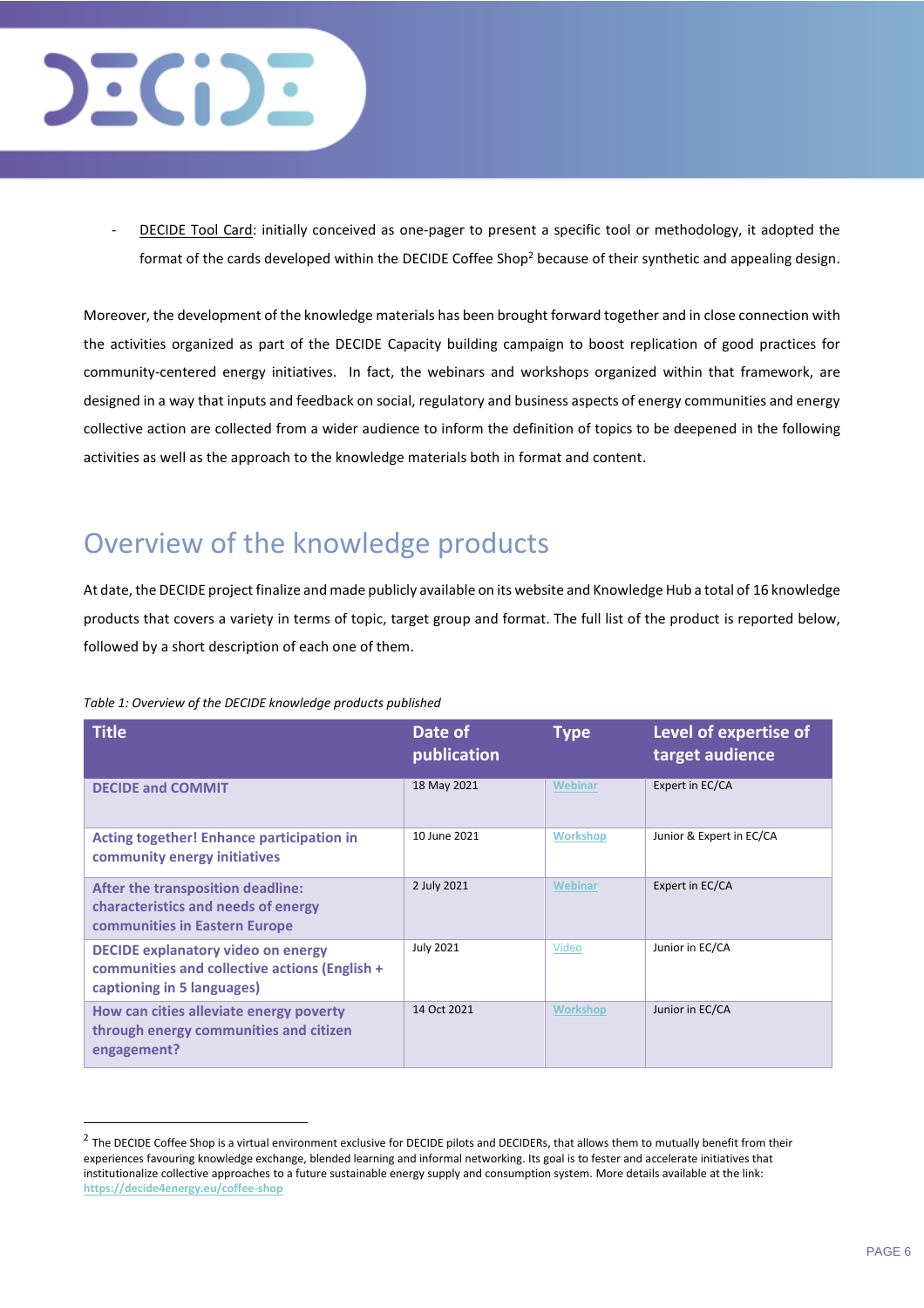

| <b>Existing and emerging business models for</b><br>energy communities and collective energy<br><b>actions</b>                  | 28 Oct 2021     | <b>Workshop</b>  | Expert in EC/CA          |
|---------------------------------------------------------------------------------------------------------------------------------|-----------------|------------------|--------------------------|
| <b>DECIDE to ACT</b>                                                                                                            | 05 Nov 2021     | Webinar          | Expert in EC/CA          |
| <b>Interview with Mohamed Ibrir, Waste</b><br>Manager, Abattoir - hub for start-ups in the<br>food industry, Brussels (Belgium) | December 2021   | <b>Podcast</b>   | Junior & Expert in EC/CA |
| <b>Factsheet benefit for policy makers</b>                                                                                      | January 2022    | <b>Factsheet</b> | Junior in EC/CA          |
| <b>Factsheet benefit for individuals</b>                                                                                        | January 2022    | <b>Factsheet</b> | Junior in EC/CA          |
| Factsheet "What is an energy community"                                                                                         | January 2022    | <b>Factsheet</b> | Junior in EC/CA          |
| <b>Interview with Khatera Shamal, gender and</b><br>diversity expert, City of Antwerp (Belgium)                                 | January 2022    | <b>Podcast</b>   | Junior & Expert in EC/CA |
| <b>Engaging with Stakeholders to develop</b><br>collective energy actions and overcome<br>regulative barriers                   | 26 January 2022 | Workshop         | Junior in EC/CA          |
| <b>The Power of Community Game</b>                                                                                              | January 2022    | <b>Tool card</b> | Junior & Expert in EC/CA |
| <b>Energy Game</b>                                                                                                              | January 2022    | Tool card        | Junior & Expert in EC/CA |
| <b>Stakeholders mapping</b>                                                                                                     | January 2022    | <b>Tool card</b> | Junior & Expert in EC/CA |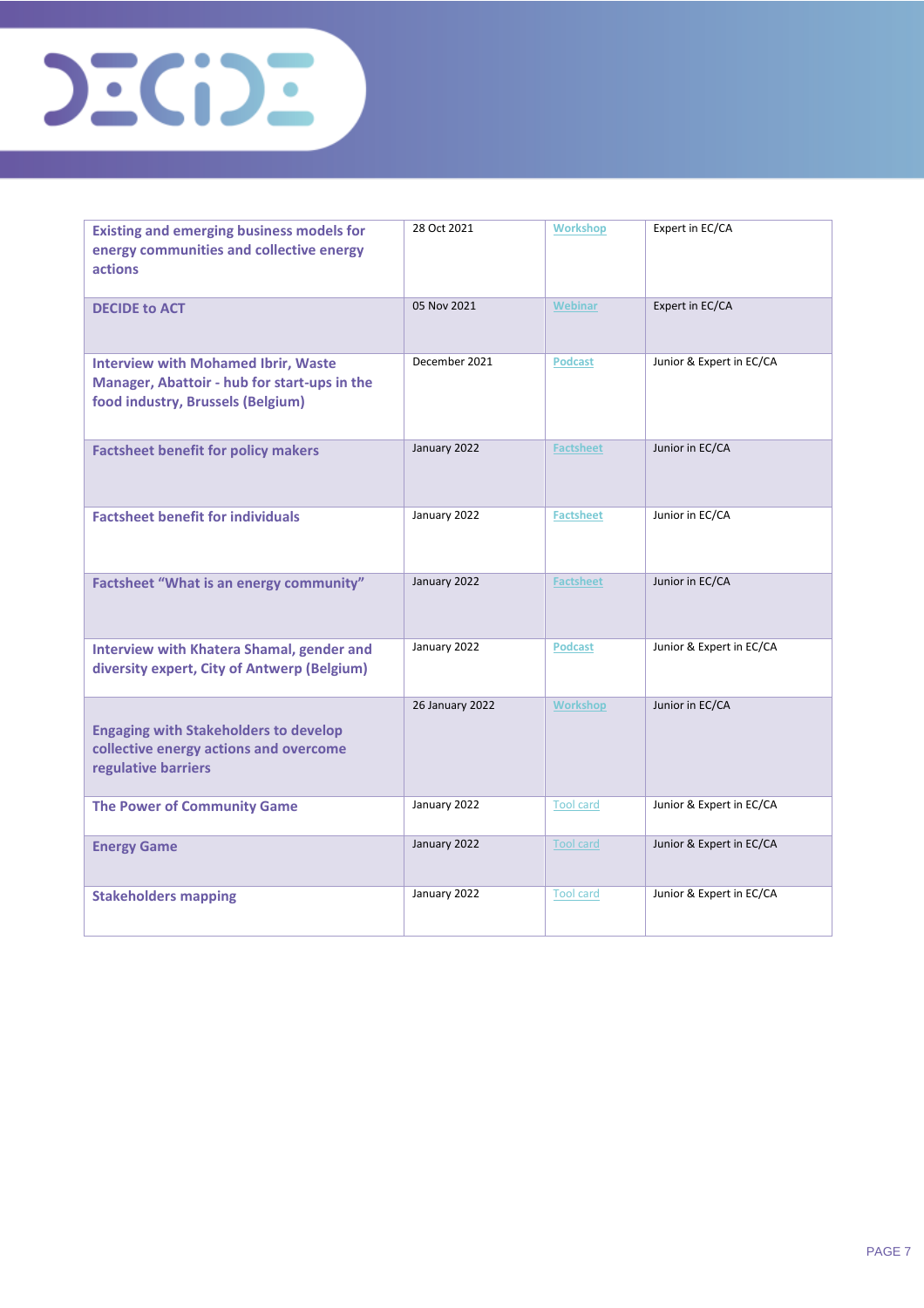

#### <span id="page-7-0"></span>**MATERIALS DESCRIPTION**

#### **DECIDE and COMMIT**

This webinar was the first DECIDE open virtual event and created a space to engage with other projects, professionals and energy communities across Europe. Led by Th!nK E, with important contributions of all project partners, the webinar focused on regulatory and social aspects of organizing energy communities and collective energy actions integrating results from the [BRIDGE](https://www.h2020-bridge.eu/) working group an[d ERA-NET](https://www.eranet-smartenergysystems.eu/) initiatives while deepening the experiences of the

decide pilots in Austria, Belgium, Estonia, Germany, Greece and the Netherlands.

Moreover, the event included a panel discussion on barriers

to implementation, best practices and suggestions drawn from COMPILE, co2umunnity, COME-RES and UP-STAIRS on how to overcome them. The recordings of the event is available on the **[Knowledge Hub](https://knowledge4energy.eu/multimedia?tx_kesearch_pi1%5Bpage%5D=2&cHash=449f291bd985f9f3e4e3f57c030b61ea)**.



*Figure 2: Screenshot of DECIDE and COMMIT participants on 18 May 2021*

#### **Presentations:**

#### 17 May 2021

- *[Keynote: intelligent ways of managing energy supply and demand](https://knowledge4energy.eu/multimedia-page?t=Job%20Swens%27%20keynote%20presentation%20on%20intelligent%20ways%20of%20managing%20energy%20supply%20and%20demand)* Job Swens, J-OB, University Groningen
- *On replication*
	- o *[Why is it important? -](https://knowledge4energy.eu/multimedia-page?t=Franziska%20Wirth%27s%20presentation%20on%20replication:%20Why%20is%20it%20important?)* Franziska Wirth, Consultant, B.A.U.M. Consult
	- o *[How human connection drives change](https://knowledge4energy.eu/multimedia-page?t=Florian%20Kutzner%27s%20presentation:%20How%20human%20connection%20drives%20change)* Florian Kutzner, Professor of business psychology, Mannheim University
- *[Getting involved](https://knowledge4energy.eu/multimedia-page?t=Getting%20involved)*
	- o *Opportunities to learn, engage and exchange -* Carsten Rothballer, Coordinator, ICLEI Europe
	- o *Getting involved*: The Coffee Shop Ludwig Karg, Senior expert, B.A.U.M. Consult
	- o *Getting involved*: The DECIDE Knowledge Hub, Julia Kittel, Communication expert, ICLEI Europe

#### 18 May 2021

- *[Keynote speech](https://knowledge4energy.eu/multimedia-page?t=Josh%20Roberts%27%20keynote%20speech)* **-** Josh Roberts, Senior policy advisor, RESCoop on behalf of the BRIDGE Working
	- *[Roundtable Discussion: An Open Conversation on Policy across EU](https://knowledge4energy.eu/multimedia-page?t=%20Open%20Conversation%20on%20Policy%20across%20EU)*
		- o Dorian Frieden, Joanneum Research, COMPILE project
		- o Henner Busch, Lund University, co2munnity project
		- o Isabel Azevedo, INEGI & Arthur Hinsch, ICLEI Europe, COME-RES project
		- o Vanda Barsic, IERC, UP-STAIRS project
- *[Let's talk about what stops us: regulatory BARRIERS in the middle of a](https://knowledge4energy.eu/multimedia-page?t=Let%E2%80%99s%20talk%20about%20regulatory%20barriers) pandemic*
	- o Austria: Ulfert Höhne, OurPower
	- o Belgium: Eryk Masiak, Thermovault
	- o Estonia: Marten Saareoks, TREA
	- o Germany: Andreas Klär, Elektrizitätswerke Hindelang e.G. (EWH)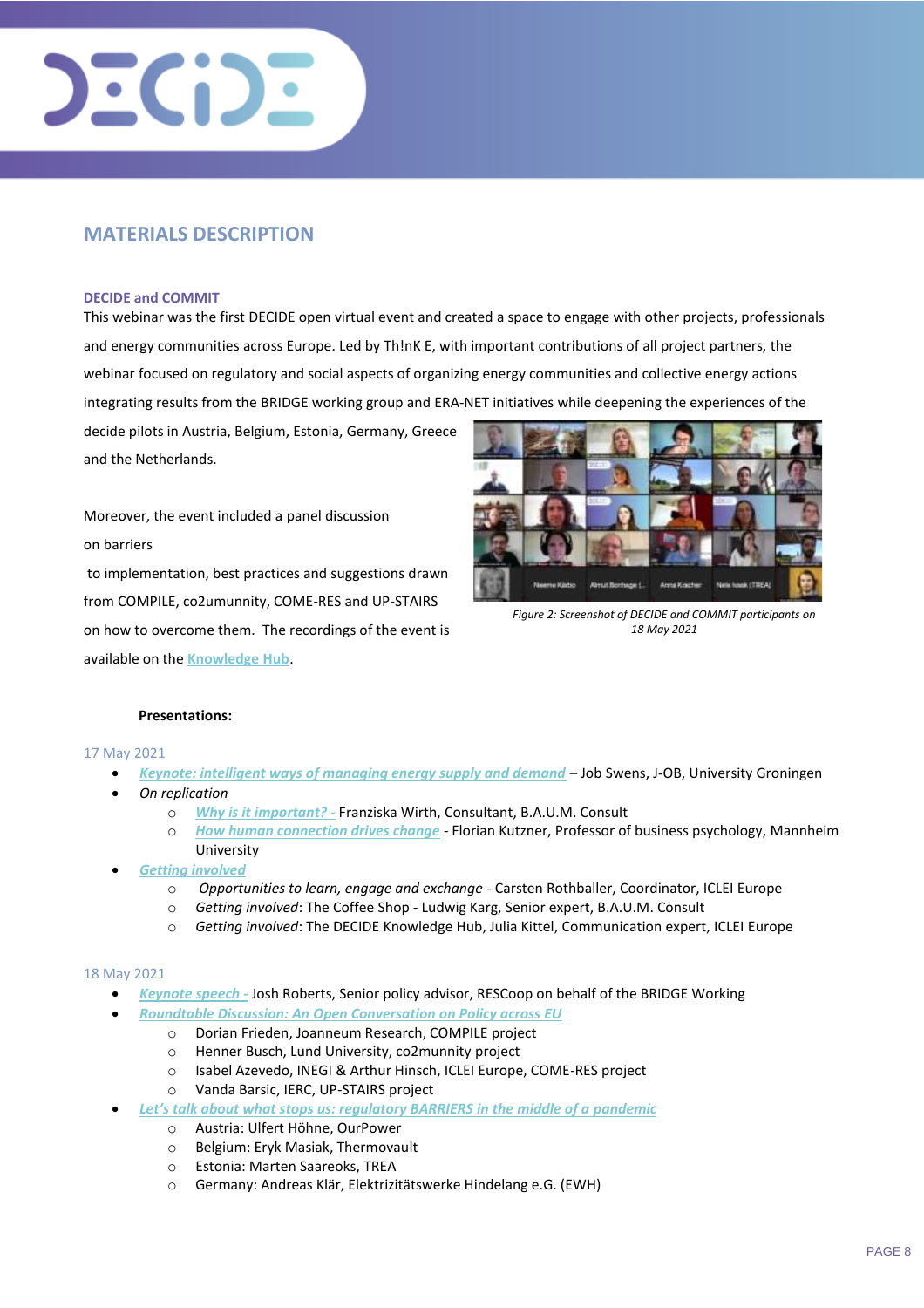

- o Greece: Stratos Keranidis, DomX, and Konstantina Medesidi, Heron
- *[Deep dive to the regulations in different countries](https://knowledge4energy.eu/multimedia-page?t=Deep%20dive%20to%20the%20regulations%20in%20different%20countries)*
	- o Andreas Tuerk, Senior Researcher, Joanneum Research
	- o Leen Peeters, Senior expert, Th!nkE
	- o Ludwig Karg, Senior expert, B.A.U.M. Consult

#### **Acting together! Enhance participation in Community energy initiatives**

In the workshop, colleagues leading on the investigation of social and behavioral aspect of energy collective action shared some of the highlights included in the document "Guidelines for characterization, segmentation and group dynamics" (May 2021) stressing the great importance of engagement of local stakeholders to realize projects at local level and sharing the findings on the social aspects behind the motivation, the barriers and dynamics that moves individuals to join energy communities and collective actions initiatives.

Joining the workshop, participants had the chance to learn about the importance of elements such as a transparent communication, clear goals and path to reach those, involve communities that already exist, take time to understand the stakeholders involved and consider rebound effects thanks also to three real experiences in Austria, Italy and Croatia. Presentation and recording are available on the **[Knowledge Hub](https://knowledge4energy.eu/multimedia-page?t=EU%20Green%20Week%20Workshop:%20%27Acting%20together!%20Enhance%20participation%20in%20Community%20energy%20initiatives%27)** while the deliverable is uploaded on the **[website](https://decide4energy.eu/resource?uid=1010)** and the **[Knowledge Hub.](https://knowledge4energy.eu/resource?t=Guidelines%20to%20optimize%20energy-efficiency%20information%20campaigns%20and%20citizen%20participation%20for%20collective%20action%20and%20energy%20communities%20with%20practical%20views%20and%20methods,%20based%20on%20first%20year%20research)** Relevant initiatives have been included in the Knowledge Hub database.

#### **Presentations:**

- *Set the scene: What Makes People Participate in Energy Communities?* Sonja Klingert, Project manager, University of Mannheim [min 22:00]
- Engagement in OurPower Ulfert Höhne, CEO and co-founder, OurPower Coop, Austria [min 34:00]
- What is DOOR? Daniel Rodik, Senior Expert, Door, Croatia [min 42:00]
- The GE.C.O project Francesco Tutino, Senior expert, Energy department, City of Bologna [min 54:00]

#### **After the transposition deadline: characteristics and needs of energy communities in Eastern Europe**

Right after the deadline for Member States to transpose the Recast of the European Renewable Energy Directive (RED II) which recognize as legal entity the Renewable Energy Communities, the webinar aimed at providing some clarity on what the transposition should have implied and at giving an overview of the status of advancement of different member states in this regard, with a specific focus on East-Europe countries where, overall, renewable energy is less common than in Western Europe. The webinar finds his main source in the research carried out within DECIDE to draft the **[first DECIDE](https://decide4energy.eu/resource?uid=1031)  [Policy brief on regulation](https://decide4energy.eu/resource?uid=1031)** (released in July 2021) and had the contribution of experts from Bulgaria, Czech Republic and Croatia. Targeting policy makers, NGOs active in the energy sphere but also anyone interested in the policy development regardless from its experience thanks to its simple language, the event recording and presentations has been made available on the **[Knowledge Hub.](https://knowledge4energy.eu/multimedia-page?t=After%20the%20transposition%20deadline:%20characteristics%20and%20needs%20of%20energy%20communities%20in%20Eastern%20Europe)**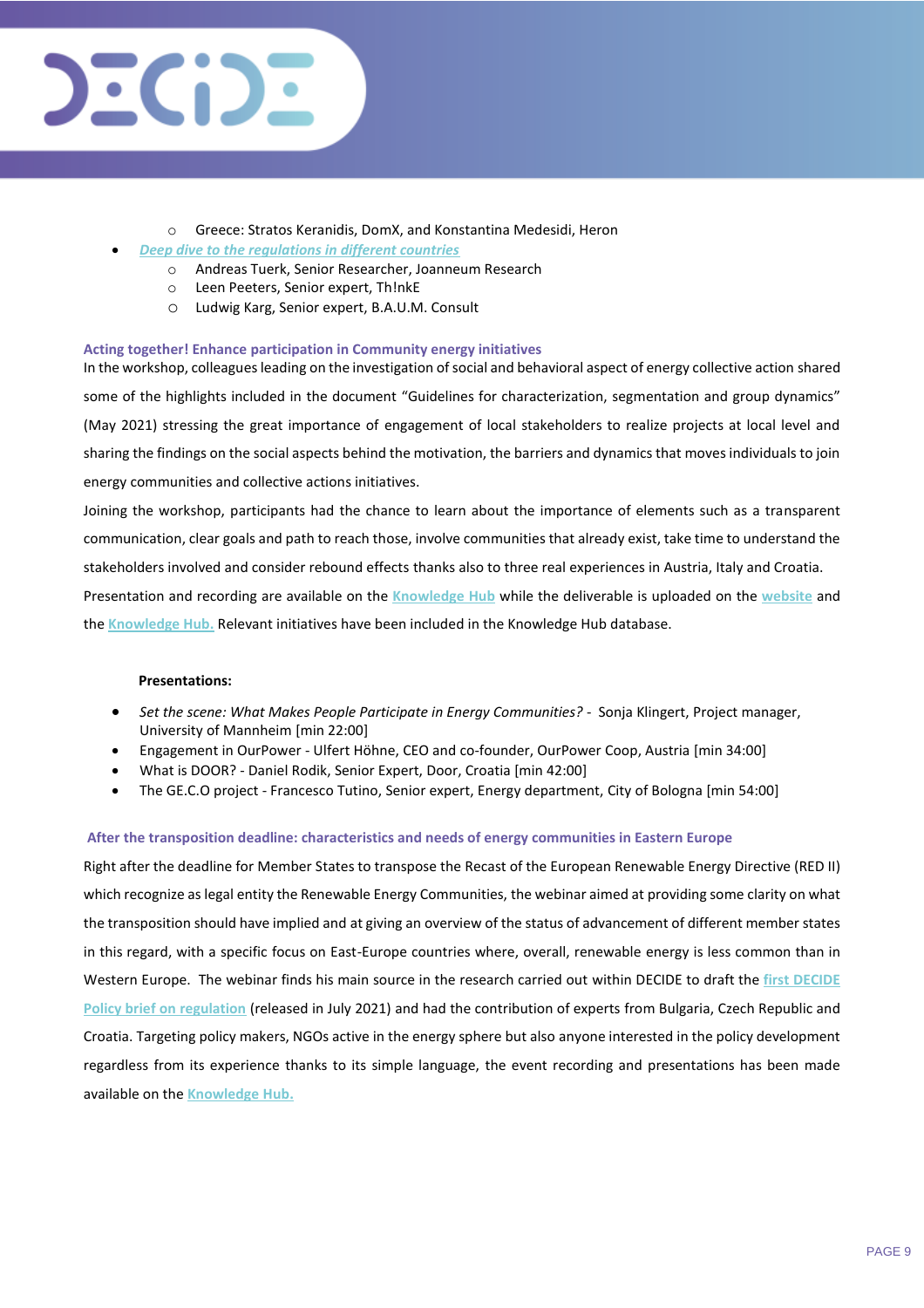

#### **Presentations:**

- *Overview of the transposition of the EU directives in EU member states -* Andreas Türk, Joanneum Research [min 10:30]
- Community energy in Bulgaria- public attitudes and prospects for future development *– Ass* Prof. Mariya Trifonova, Sofia University [min 28:00]
- Perspectives from the Czech Republic *-* Jiří Karásek, Senior consultant, SEVEN [min 41:30]
- Emerging regulatory framework in Croatia *-* Goran Cacic, Senior Expert, Green Energy Cooperative [min 53:00]

#### **DECIDE explanatory video on energy communities and collective actions**

DECIDE produced a video that in around 2 minutes introduce the concept of energy communities and collective action in the current European context and how DECIDE meant to investigate them. The short animation is sized to an audience that do not have a technical knowledge of the community-owned energy initiatives, nor on energy in general, working as



*Figure 3: Screenshot of the DECIDE introductory video to energy communities and collective actions* 

a perfect "ice-breaker" to approach and engage new-comers to the topic. The brief definitions touch upon all basic concepts that related to energy communities, inviting the viewers to look for more information in the DECIDE Knowledge Hub and website. To widen the outreach, the English-speaking voice over of the video has been accompanied by captions in **[Greek](https://knowledge4energy.eu/multimedia-page?t=DECIDE%20-%20%CE%91%CE%BD%CE%AC%CF%80%CF%84%CF%85%CE%BE%CE%B7%20%CE%95%CE%BD%CE%B5%CF%81%CE%B3%CE%B5%CE%B9%CE%B1%CE%BA%CF%8E%CE%BD%20%CE%9A%CE%BF%CE%B9%CE%BD%CE%BF%CF%84%CE%AE%CF%84%CF%89%CE%BD%20%CE%BC%CE%AD%CF%83%CF%89%20%CE%B5%CE%BD%CE%B7%CE%BC%CE%B5%CF%81%CF%89%CF%84%CE%B9%CE%BA%CF%8E%CE%BD%20%CE%BA%CE%B1%CE%B9%20%CF%83%CF%85%CE%BD%CE%B5%CF%81%CE%B3%CE%B1%CF%84%CE%B9%CE%BA%CF%8E%CE%BD%20%CE%B5%CE%BD%CE%B5%CF%81%CE%B3%CE%B5%CE%B9%CF%8E%CE%BD)**, **[French](https://knowledge4energy.eu/multimedia-page?t=DECIDE%20-%20D%C3%89velopperdes%20Communaut%C3%A9s%20%C3%A9n%C3%A9rg%C3%A9tIques%20%C3%A0travers%20DEs%20actions%20infoRmativeset%20collectives)**, **[German](https://knowledge4energy.eu/multimedia-page?t=DECIDE%20-%20Die%20Entwicklung%20von%20Energiegemeinschaften%20durch%20informative%20und%20kollektive%20Handlungen)**, **[Dutch](https://knowledge4energy.eu/multimedia-page?t=DECIDE%20-%20Developing%20Energy%20Communities%20through%20Informative%20anD%20collEctive%20actions)** and **[Estonian](https://knowledge4energy.eu/multimedia-page?t=DECIDE%20-%20Energiakogukondade%20arendamine%20informatiivseteja%20kollektiivsete%20tegevustega)**, created with the support of the project partners.

#### **How can cities alleviate energy poverty through energy communities and citizen engagement?**

Energy communities and energy collective action has been put in relation with energy poverty in this workshop organized together with the EU projects **[PowerPoor](https://powerpoor.eu/)** and **[COME-RES](https://come-res.eu/)**. The event focused on the role that cities might have in promoting the roll out of energy communities and leverage on them to reduce energy poverty in their territory showing three concrete cases where municipalities started such kind of initiative involving disadvantaged households. The event, addressing local governments, local energy agencies and NGOs that works on the topic of energy poverty, produces a recording and a set of presentations that are available in the **[Knowledge Hub](https://knowledge4energy.eu/multimedia-page?t=How%20can%20cities%20alleviate%20energy%20poverty%20through%20energy%20communities%20&%20citizen%20engagement?)**.

#### **Presentations:**

- *Keynote speech* Kata Tüttö, Member of the Committee of the Regions PES Group, ECON and ENVE Commissions [min 04:00]
- *Why are energy communities important for a just energy transition? -* Michael Krug, Research Associate, Freie Universität Berlin [min 12:00]
- *How does energy poverty materialize and how can vulnerable citizens be included in the energy transiton?* Eleni Kanellou, Research Associate, NTUA & Lucija Rakocevic, Research and Development Manager at Th!ink E [min 30:00]
- *Case Study 1: Municipality of Hernani, Spain* Oier Etxebarria, Community Energy Promoter at Goiener [min 51:30]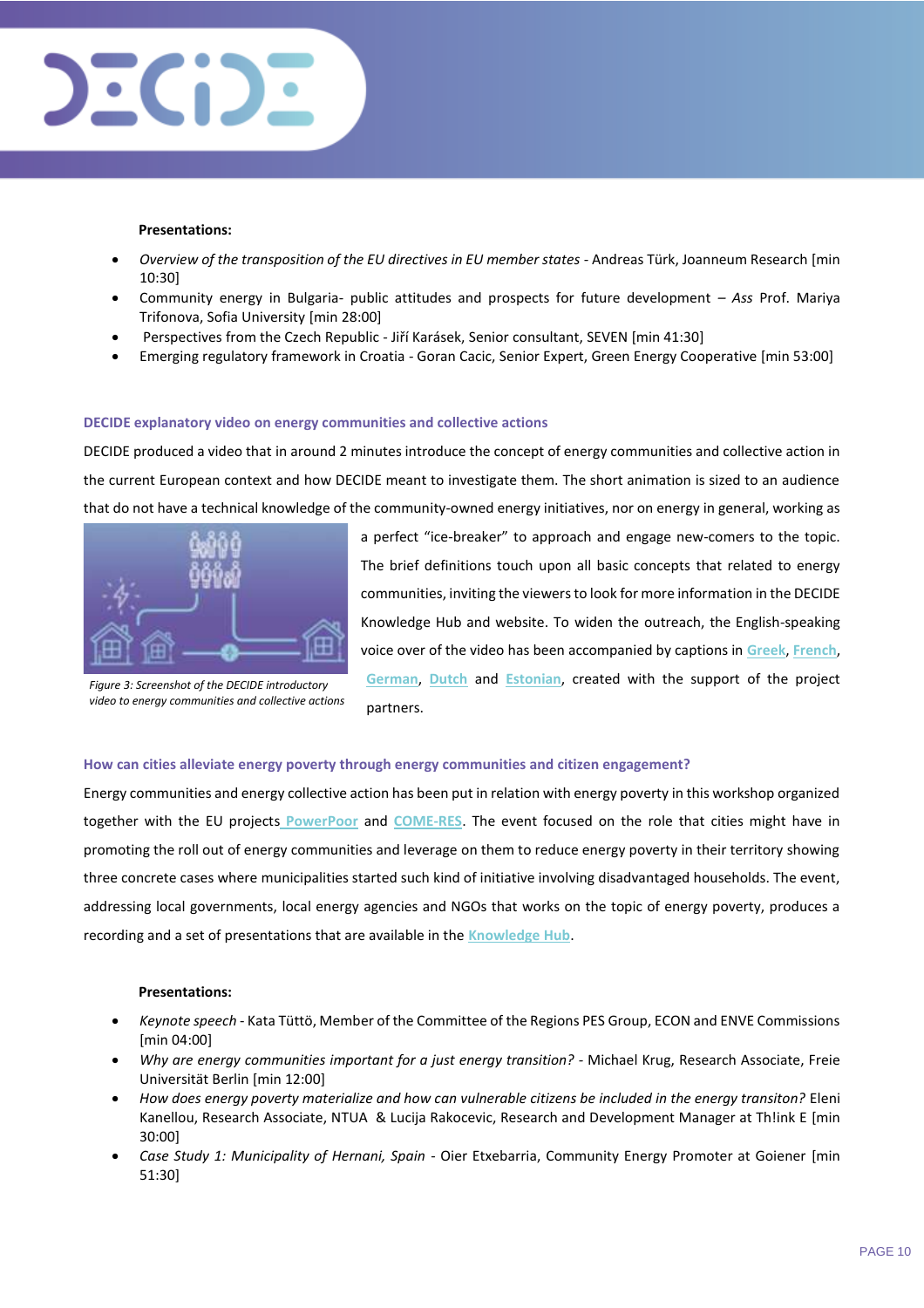

• *Case Study 2: Municipality of Tartu, Estonia* - Marek Muiste, Energy Expert at Tartu Regional Energy Agency [ min 1:06:00]

#### **Existing and emerging business models for energy communities and collective energy actions**

Based on an extensive literary review, integrated by data collected thought an online survey, the workshop presented the state of art with regard to existing business models for energy communities and collective actions. The variety observed, has been organized in seven main different types of business models, each one characterized by a different set of activities, stakeholders involved and enabling factors to make them possible. The workshop aimed at opening the discussion on the categorization proposed and, more in general, on the different economic organization that an energy community or collective action might adopt and which are the factors that influence this decision. Recording and presentations of the event are available on the **[Knowledge Hub](https://knowledge4energy.eu/multimedia-page?t=DECIDE%20at%20#EUSEW2021%20-%20Main%20plenary%20room%20&%20Breakout%20room%202)**.

#### **Presentations:**

- *Existing and emerging business models of Energy communities and other collective energy actions –* Andreas Tuerk, Senior policy advisor, Johanneum Research [min 11:30]
- *Collective self-consumption though peer to peer market* Ulfert Höhne,CEO & Co-founder, OurPower (Austria), *DECIDE pilot* [min 37:30]
- *Collective residential self-consumption and collective financing* Niccoló Primo, Project developer, Coopérnico (Portugal) , *DECIDE replicant* [min 49:30]
- *Residential collective self-consumption involving energy poor community* **-** Vasilakis Athanasios, ICCS, Rafina, Greece, *COMPILE project* [min 01:01:00]

#### **DECIDE to ACT**

As a follow up of the workshop on business models, the discussion hold in the public part of the general assembly, was focused on the factors influencing business models of energy communities and collective actions. In particular, with experts from NEWCOMERS H2020 project, Citizen led Renovation project and Genervest, the fundraising initiative powered by Greenpeace Greece, participants deepened the many different factors that might affect business models of energy communities and collective energy actions including financing, regulation, incentives, and local socio-economic context. Recordings and presentations are available on the **[Knowledge Hub](https://knowledge4energy.eu/multimedia-page?t=Let%E2%80%99s%20talk%20about%20regulatory%20barriers)**.

#### **Presentations:**

- *Experiences with energy communities on Greek islands* Petros Markopoulos, Senior expert, DAFNI (Network of Sustainable Greek Islands)
- *Panel discussion on key aspects affecting business models*
	- o DECIDE project Andreas Tuerk, Senior policy advisor, Johanneum Research
	- o NEWCOMERs project Jacob Barnes, Researcher, Environmental Change Institute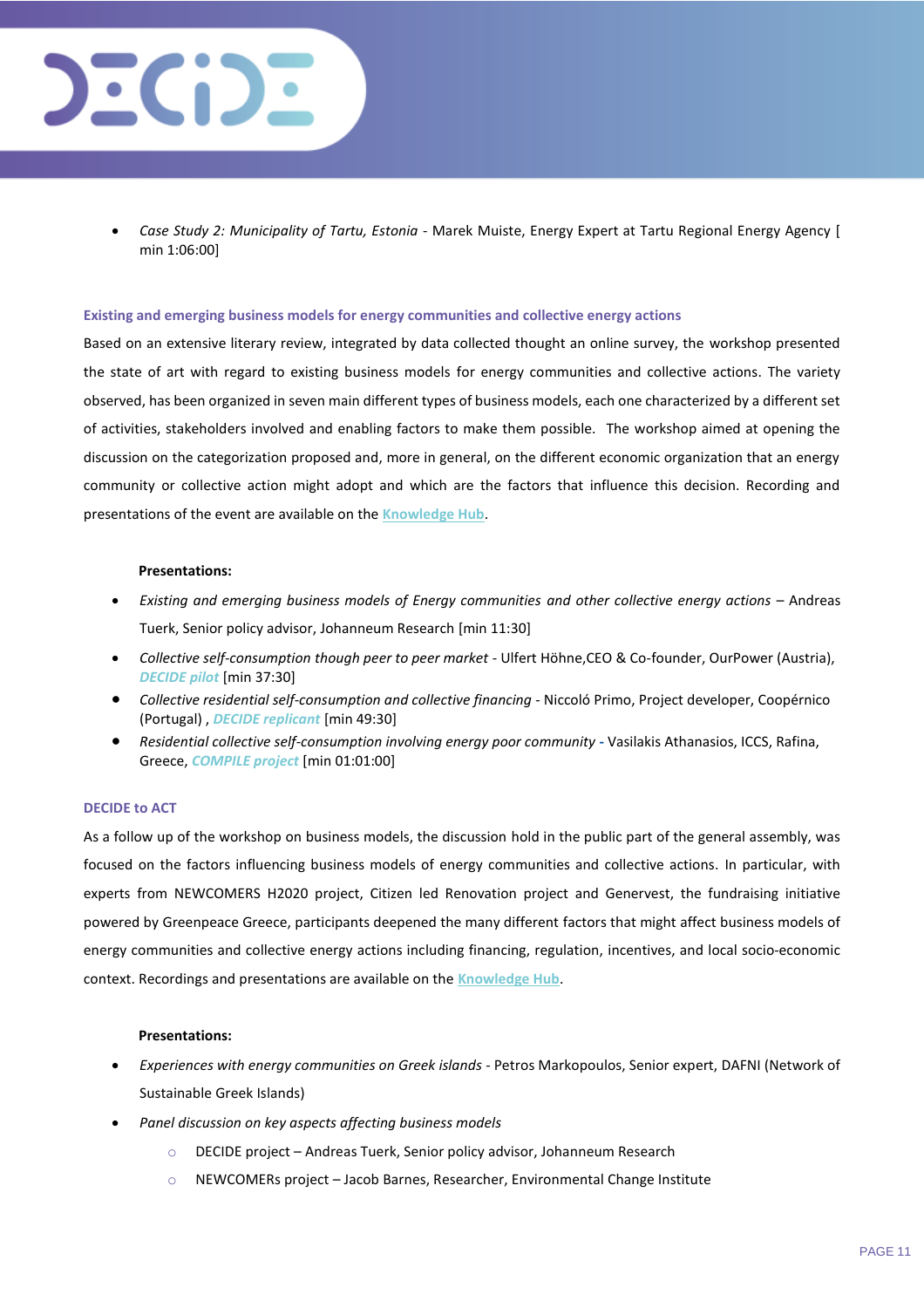## $E(D)$

- Citizen Led Renovation project Almut Bonhage, Director, Stefan Scheuer Consulting
- $\circ$  Genervest (invest ethically and socially) Ignacio Navarro, Climate & Energy Campaigner
- *Example from a project on organisational structure and user engagement: issues and lessons learned*
	- o *Hyperion (Energy Community)*  Sandy Fameliari, Community manager
	- o *[HERON](https://www.heron.gr/en/news/) (DECIDE Project Pilot)*  Athanasios Papakonstantinou, Procurement officer, HERON

#### **Podcast series**

Starting from December 2021, DECIDE's coordinator Th!nkE started producing a series of **[podcasts](https://www.energyrevolution.online/)** interviewing people that are involved in energy communities or collective energy action to share their learnings and inspire listener to become active in the energy market, in particular trying to explore participation in the energy transition of people beyond the usual stakeholder group. Due to its format easy to enjoy, podcasts are becoming more and more popular and a good channel to reach out to a wide audience. To increase this potential of outreach, the podcasts will be recorded in different languages so to deliver the message to not



*Figure 4: Immage produced by Th!nk E to sponsor the Podcast series*

English speaker listener.

The protagonist of the first podcast, in French, is Mohamed Ibrir from the DECIDE replicant Abattoir in Brussels, Belgium about energy transition, food waste and climate change. The second podcast, in Dutch, explores with Khatera Shamal from the city of Antwerp, Belgium the relation between energy transition and the Afghan community of the city.

#### **Factsheet benefit for individuals**

Picking up with inputs received by organization and individual that are advocating for a more citizens-centred energy system, ICLEI, together with the partners University of Mannheim and University of Seeburg, drafted two factsheets that summarizes in an easy and catchy form, the many advantages that an energy community or collective action can bring to the local community where this is established.

Two main recipients have been identified for the development of this concept and therefore, two different version were produced to better respond to the respective needs: from the one hand side individuals that, thanks to this factsheet might become aware of the potential of such initiatives and, from the other hand side, local decision makers, that would find, in the document arguments for the local administration to support their establishment.

#### **Factsheet what is an energy community**

The factsheet has the objective to clarify the concept of energy community in a very easy manner having as a target audience a reader that has no background knowledge about the topic. Drafted as a flowchart, it presents in a concise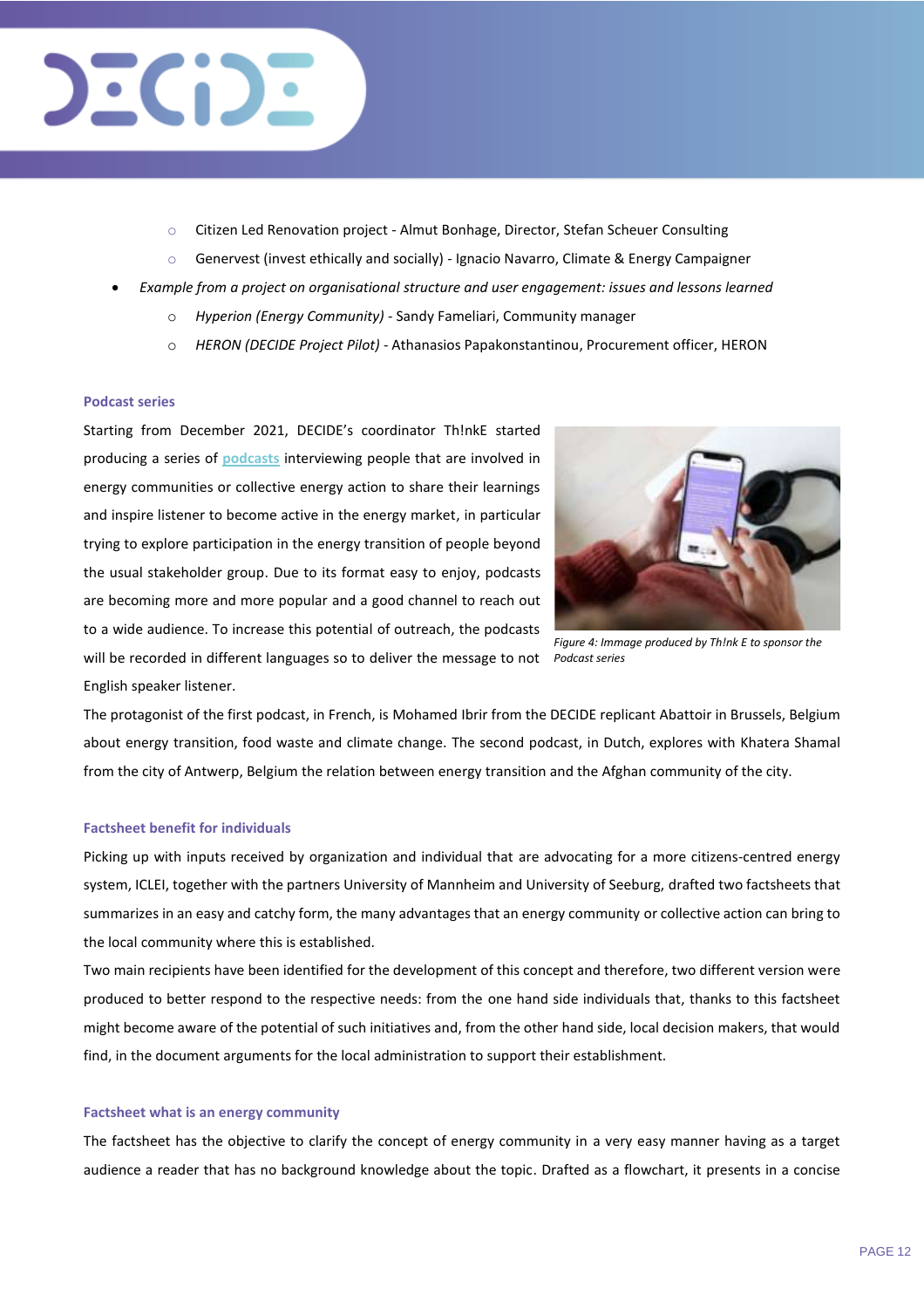# $EC$ i $D$   $E$

way the policy context, what novelty it brings to the energy market and ultimately the meaning that it has in relation to the life of each person living in Europe.

#### **Engaging with Stakeholders to develop collective energy actions and overcome regulative barriers**

Lead by the DECIDE partner Prospect Institute, the workshop explored who and how best to engage in order to create a favorable environment for energy communities and collective action to flourish. DECIDE pilots and replicants from Spain, Estonia and Greece, shared how they linked up with relevant actors at local, regional and national level to clear the way to the development of their energy projects. The recording of the workshop can be found on the **[Knowledge Hub](https://knowledge4energy.eu/multimedia-page?t=Engaging%20with%20Stakeholders%20to%20develop%20collective%20energy%20actions%20and%20overcome%20regulative%20barriers)**.

#### **Presentations:**

- *A Utility's perspective -* Athanasios Papakonstantinou, PhD, Procurement officer, HERON [min 15:30]
- *Are citizen ready?*  Santi Martínez, Founder, Km0 Energy [min 23:30]
- *Reconstruction can bring renewable energy communities to life, but how to connect them to grid*?- Marten Saareoks, Expert, Tartu Regional Energy Agency [min 34:00]
- *Smart energy services through cost-effective heating controllers*  Stratos Keranidis, R&D Director, DomX [min 44:30]

#### **Tool cards: power of community game, energy game and stakeholder mapping**

Adopting the captivating design developed by BAUM for the Coffee shop, three tool cards has been developed to present, in a very straightforward manner, some of the tools or methodologies that has been developed or studied within DECIDE. Without claiming of being exhaustive, these cards are intended to trigger interest in the reader with a short description; references are included to the Knowledge Hub to find more information about the different topics.

Among the first cards developed there are two dedicated to the games developed by DECIDE the **[Power of community](https://thepowerofcommunity.space/)  [game](https://thepowerofcommunity.space/)**, which is linked with transgenerational learning, and the **[Energy Game](https://decide4energy.eu/energy-game)** that give the possibility to participants to imagine their ideal collective energy initiative. A [third card h](https://knowledge4energy.eu/resource?t=Guidelines%20for%20characterization,%20segmentation,%20and%20group%20dynamics%20of%20collective%20energy%20actions)as been created to explain the basic concept of what is a stakeholder mapping and which are the benefits for an initiative to carry out this exercise, whether they are already experienced or just about to start their activities. This is intended to be a preparatory card to the analysis that DECIDE developed around the more complex concepts of stakeholder segmentation.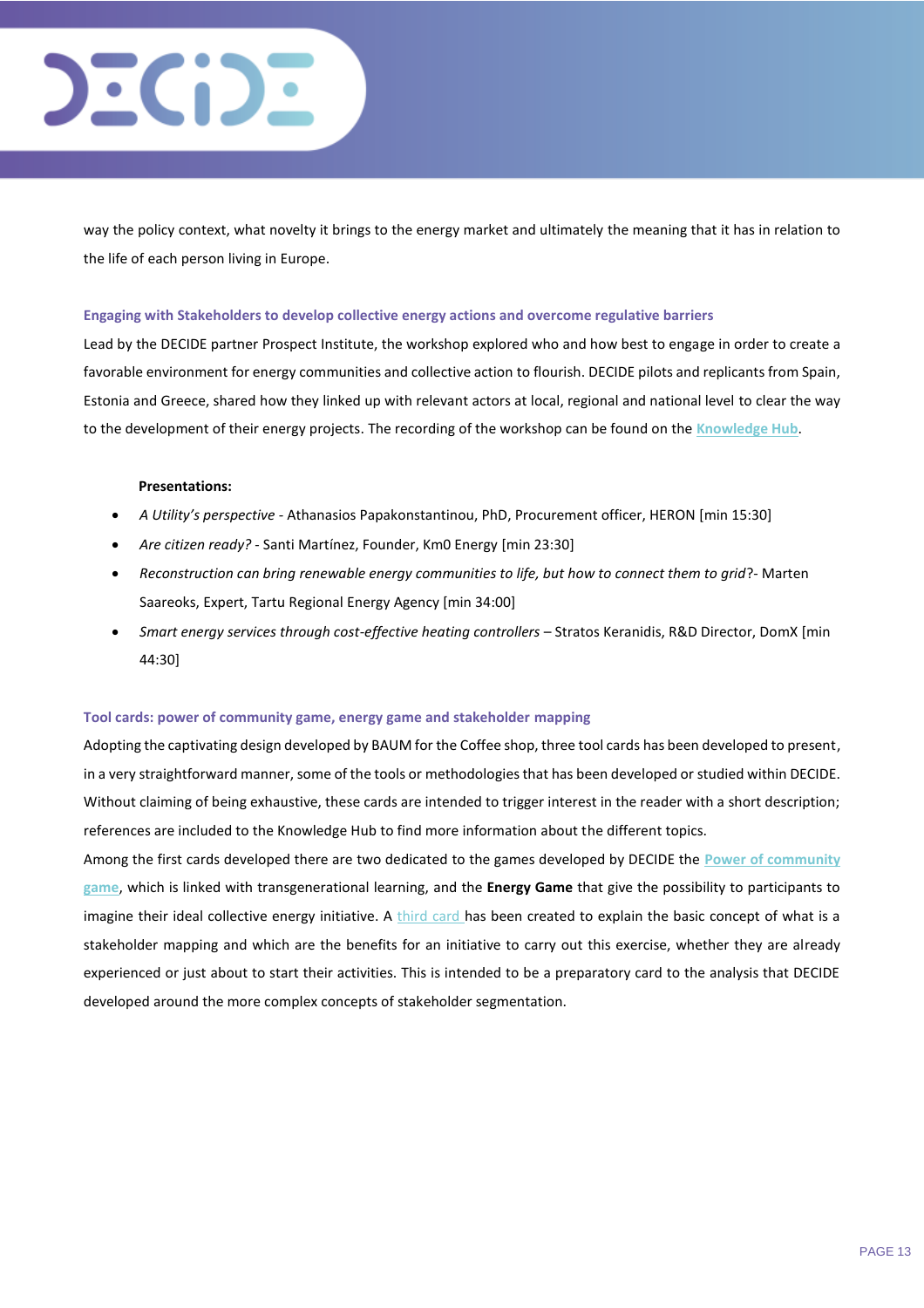

## <span id="page-13-0"></span>Final note

The design of knowledge products will continue until the end of the DECIDE project in May 2023. In the upcoming months, the project partners will continue producing materials to enhance the understanding of the relevant stakeholders about energy communities and collective actions.

Among the documents that are currently in the pipeline there is a factsheet to clarify the concept of energy collective action, case studies on selected DECIDE pilots and DECIDERs, infographics and guidelines that can support individuals, civil society, organizations, businesses and municipalities to orientate themselves in the rapidly emerging sphere of the community-led energy transition.